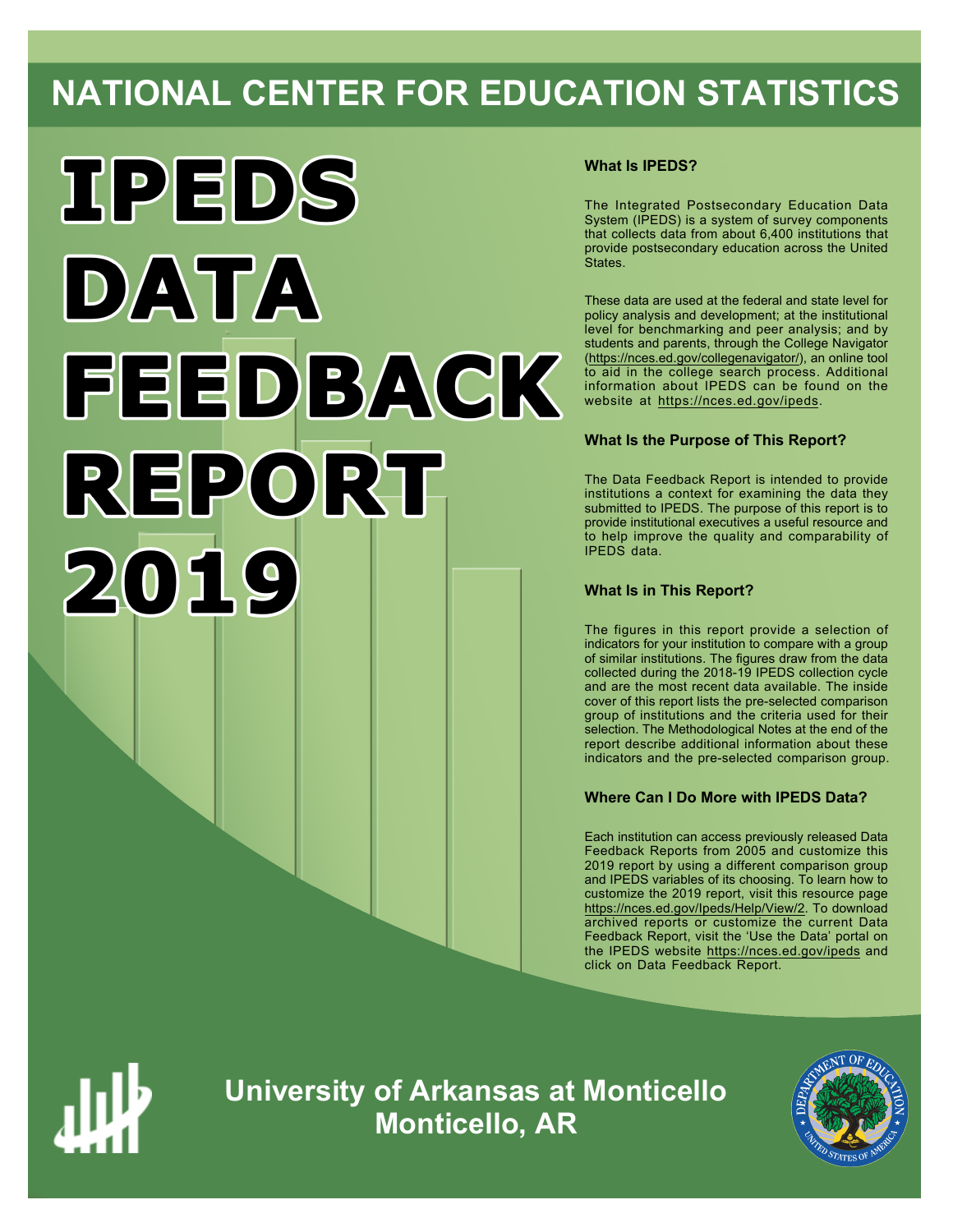# **COMPARISON GROUP**

Comparison group data are included to provide a context for interpreting your institution's statistics. If your institution did not define a custom comparison group for this report by July 13, 2018 NCES selected a comparison group for you. (In this case, the characteristics used to define the comparison group appears below.) The Customize Data Feedback Report functionality on the IPEDS Data Center at this provided link [\(https://nces.ed.gov/ipeds/datacenter/](https://nces.ed.gov/ipeds/datacenter/)) can be used to reproduce the figures in this report using different peer groups.

The custom comparison group chosen by University of Arkansas at Monticello includes the following 14 institutions:

Black Hills State University (Spearfish, SD)

- Bluefield State College (Bluefield, WV)
- Cameron University (Lawton, OK)
- Concord University (Athens, WV)
- Glenville State College (Glenville, WV)
- Henderson State University (Arkadelphia, AR) Kentucky State University (Frankfort, KY)
- Northwestern Oklahoma State University (Alva, OK)
- Savannah State University (Savannah, GA)
- Southeastern Oklahoma State University (Durant, OK)
- Southern Arkansas University Main Campus (Magnolia, AR)
- The University of Montana-Western (Dillon, MT)
- University of Arkansas at Pine Bluff (Pine Bluff, AR)
- West Virginia State University (Institute, WV)

#### **The figures in this report have been organized and ordered into the following topic areas:**

| 1) Admissions (only for non-open-admissions schools) | [No charts applicable]                   |                   |
|------------------------------------------------------|------------------------------------------|-------------------|
| 2) Student Enrollment                                | Fig. 1 and 2                             | Pg. 3             |
| 3) Awards                                            | Fig. 3                                   | Pg. 3             |
| 4) Charges and Net Price                             | Fig. 4 and $5$                           | Pg. 4             |
| 5) Student Financial Aid                             | Fig. 6 and 7                             | Pg.4              |
| 6) Military Benefits*                                | [No charts applicable]                   |                   |
| 7) Retention and Graduation Rates                    | Fig. 8, 9, 10, 11, 12, 13, 14, 15 and 16 | Pg. 5, 6, 7 and 8 |
| 8) Finance                                           | Fig. 17 and 18                           | Pg. 9             |
| 9) Staff                                             | Fig. 19 and 20                           | Pg. 9             |
| 10) Libraries*                                       | Fig. 21 and 22                           | Pg. 10            |

\*These figures only appear in customized Data Feedback Reports (DFR), which are available through Use the Data portal on the IPEDS website.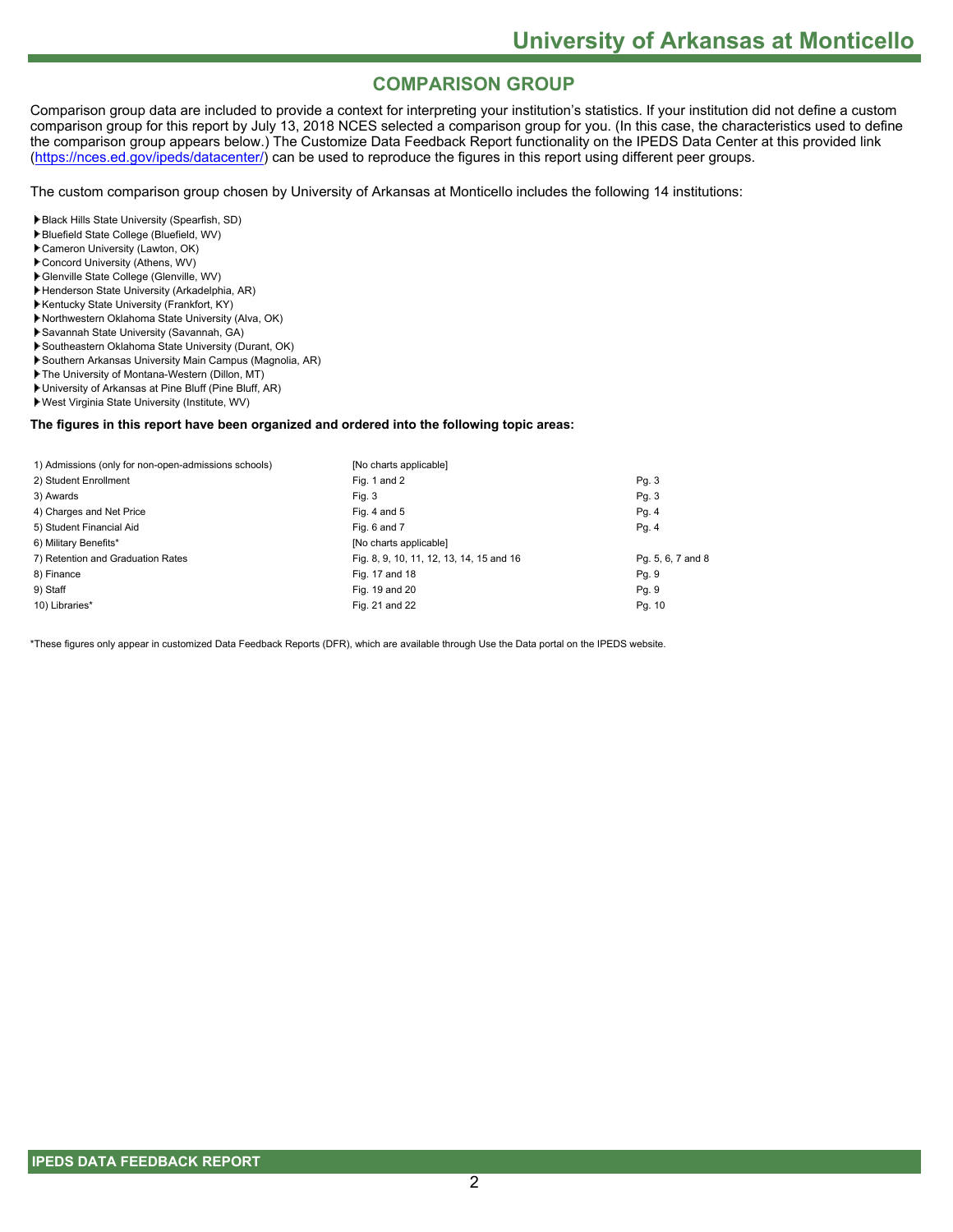



NOTE: For more information about disaggregation of data by race and ethnicity, see the Methodological Notes. Median values for the comparison group will not add to 100%. See 'Use of Median Values for Comparison Group' for how median values are determined. N is the number of institutions in the comparison group. SOURCE: U.S. Department of Education, National Center for Education Statistics, Integrated Postsecondary Education Data System (IPEDS): Spring 2019, Fall Enrollment component.

#### **Figure 2. Unduplicated 12-month headcount of all students and of undergraduate students (2017-18), total FTE enrollment (2017-18), and full- and part-time fall enrollment (Fall 2018)**



NOTE: For details on calculating full-time equivalent (FTE) enrollment, see Calculating FTE in the Methodological Notes. Total headcount, FTE, and full- and part-time fall enrollment include both undergraduate and postbaccalaureate students, when applicable. N is the number of institutions in the comparison group.

SOURCE: U.S. Department of Education, National Center for Education Statistics, Integrated Postsecondary Education Data System (IPEDS): Fall 2018, 12-month Enrollment component and Spring 2019, Fall Enrollment component.

### **Figure 3. Number of degrees awarded, by level: 2017-18**



NOTE: For additional information about postbaccalaureate degree levels, see the Methodology Notes. N is the number of institutions in the comparison group. SOURCE: U.S. Department of Education, National Center for Education Statistics, Integrated Postsecondary Education Data System (IPEDS): Fall 2018, Completions component.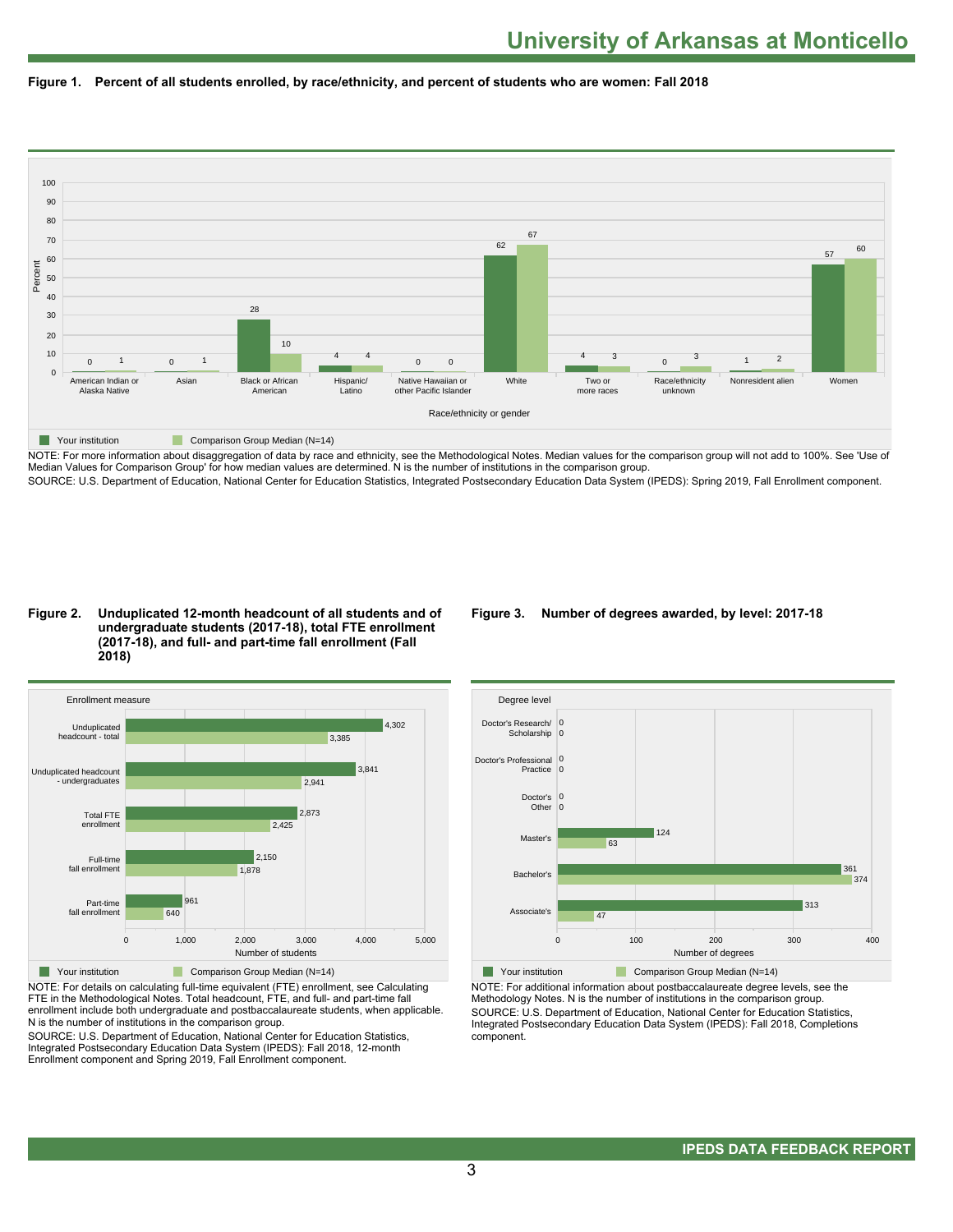**Figure 4. Academic year tuition and required fees for full-time, first-time degree/certificate-seeking undergraduates: 2015-16 to 2018-19**



NOTE: The tuition and required fees shown here are the lowest reported from the categories of in-district, in-state, and out-of-state. N is the number of institutions in the comparison group.

SOURCE: U.S. Department of Education, National Center for Education Statistics, Integrated Postsecondary Education Data System (IPEDS): Fall 2018, Institutional Characteristics component.

**Figure 6. Percent of full-time, first-time degree/certificate-seeking undergraduate students who were awarded grant or scholarship aid from the federal government, state/local government, or the institution, or loans, by type of aid: 2017-18**



NOTE: Any grant aid above includes grant or scholarship aid awarded from the federal government, state/local government, or the institution. Federal grants includes Pell grants and other federal grants. Any loans includes federal loans and other loans awarded to students. For details on how students are counted for financial aid reporting, see Cohort Determination in the Methodological Notes. N is the number of institutions in the comparison group.

SOURCE: U.S. Department of Education, National Center for Education Statistics, Integrated Postsecondary Education Data System (IPEDS): Winter 2018-19, Student Financial Aid component.





NOTE: Average net price is for full-time, first-time degree/certificate-seeking undergraduate students and is generated by subtracting the average amount of federal, state/local government, and institutional grant and scholarship awarded aid from the total cost of attendance. Total cost of attendance is the sum of published tuition and required fees, books and supplies, and the average room and board and other expenses. For details, see the Methodological Notes. N is the number of institutions in the comparison group.

SOURCE: U.S. Department of Education, National Center for Education Statistics, Integrated Postsecondary Education Data System (IPEDS): Fall 2018, Institutional Characteristics component and Winter 2018-19, Student Financial Aid component.





NOTE: Any grant aid above includes grant or scholarship aid awarded from the federal government, state/local government, or the institution. Federal grants includes Pell grants and other federal grants. Any loans includes federal loans and other loans awarded to students. Average amounts of aid were calculated by dividing the total aid awarded by the total number of recipients in each institution. N is the number of institutions in the comparison group.

SOURCE: U.S. Department of Education, National Center for Education Statistics, Integrated Postsecondary Education Data System (IPEDS): Winter 2018-19, Student Financial Aid component.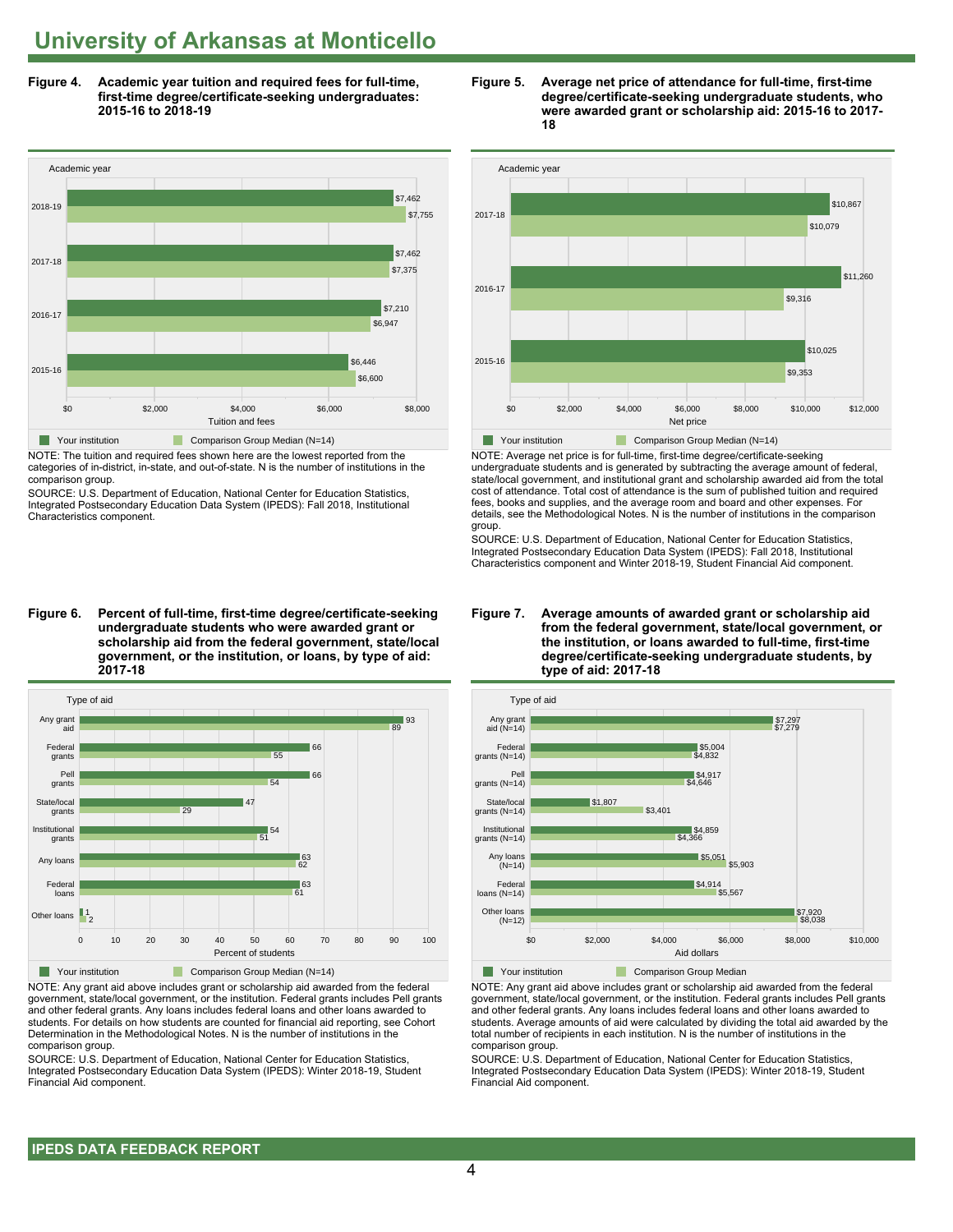# **Figure 8. Retention rates of first-time bachelor's degree seeking Figure 9. Graduation and transfer-out rates of full-time, first-time**

**students, by attendance status: Fall 2017 cohort degree/certificate-seeking undergraduates within 150% of normal time to program completion: 2012 cohort**



NOTE: Retention rates are measured from the fall of first enrollment to the following fall. Academic reporting institutions report retention data as of the institution's official fall reporting date or as of October 15, 2017. Program reporters determine the cohort with enrollment any time between August 1-October 31, 2017 and retention based on August 1, 2018. Four-year institutions report retention rates for students seeking a bachelor's degree. For more details, see the Methodological Notes. N is the number of institutions in the comparison group.

SOURCE: U.S. Department of Education, National Center for Education Statistics, Integrated Postsecondary Education Data System (IPEDS): Spring 2019, Fall Enrollment component.



NOTE: Graduation rate cohort includes all full-time, first-time degree/certificate-seeking undergraduate students. Graduation and transfer-out rates are the Student Right-to-Know rates. Only institutions with mission to prepare students to transfer are required to report transfer out. For more details, see the Methodological Notes. N is the number of institutions in the comparison group.

SOURCE: U.S. Department of Education, National Center for Education Statistics, Integrated Postsecondary Education Data System (IPEDS): Winter 2018-19, Graduation Rates component.



#### **Figure 10. Graduation rates of full-time, first-time degree/certificate-seeking undergraduates within 150% of normal time to program completion, by race/ethnicity: 2012 cohort**

**The Comparison Group Median** 

NOTE: For more information about disaggregation of data by race and ethnicity, see the Methodological Notes. The graduation rates are the Student Right-to-Know (SRK) rates. Median values for the comparison group will not add to 100%. N is the number of institutions in the comparison group.

SOURCE: U.S. Department of Education, National Center for Education Statistics, Integrated Postsecondary Education Data System (IPEDS): Winter 2018-19, Graduation Rates component.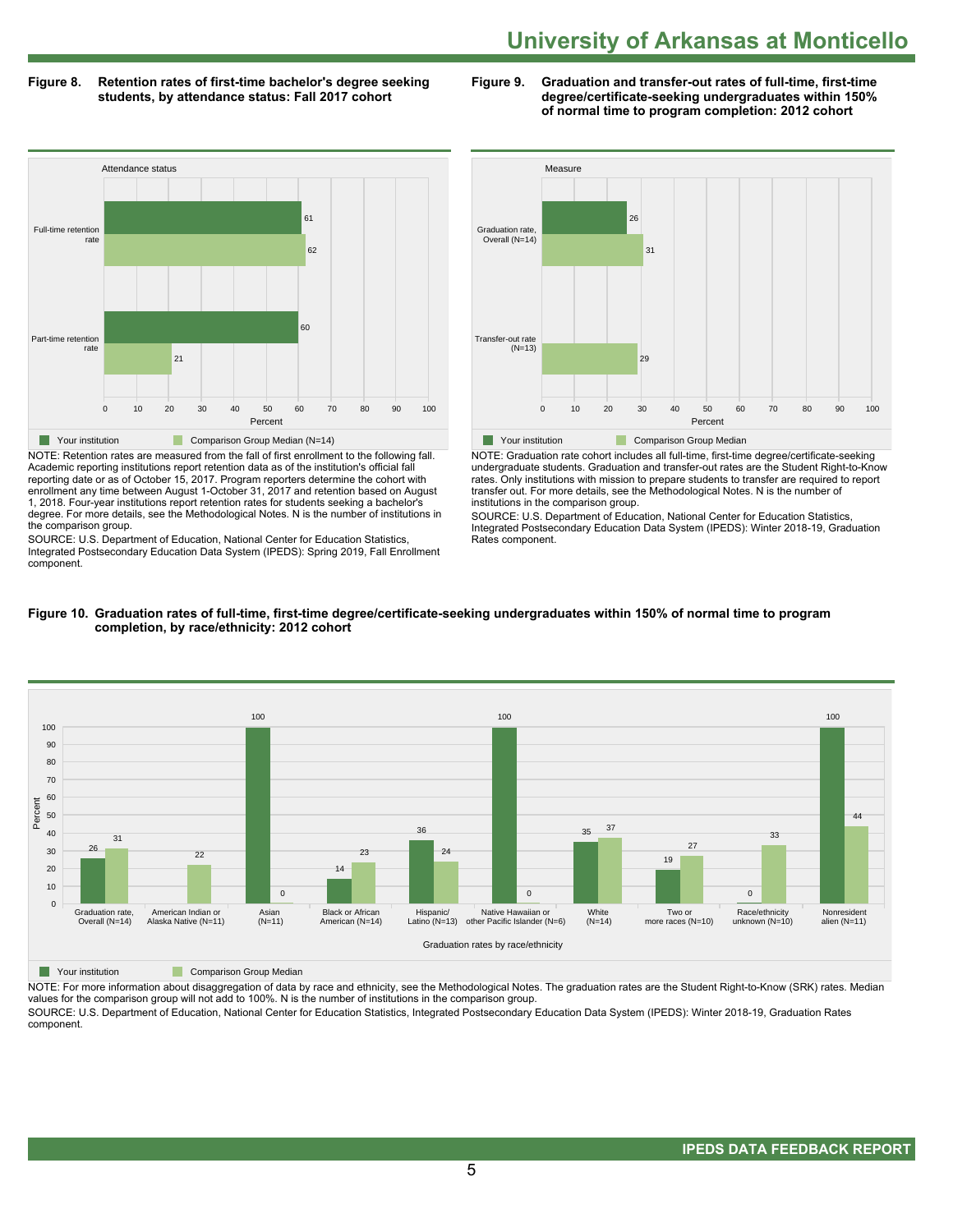**Figure 11. Graduation rates of full-time, first-time degree/certificate- Figure 12. Bachelor's degree graduation rates of full-time,**



NOTE: Graduation rate cohort includes all full-time, first-time degree/certificate-seeking undergraduate students. Data were collected on those students, who at entry of the cohort, were awarded a Pell Grant and students who were awarded a Subsidized Stafford loan, but did not receive a Pell Grant. Graduation rates are the Student Right-to-Know rates. For more details, see the Methodological Notes. N is the number of institutions in the comparison group.

SOURCE: U.S. Department of Education, National Center for Education Statistics, Integrated Postsecondary Education Data System (IPEDS): Winter 2018-19, Graduation Rates component.





NOTE: The 4-, 6-, and 8-year graduation rates are calculated using the number of students who completed a bachelor's or equivalent degree from a cohort of students who entered the institution seeking a bachelor's or equivalent degree. For details, see the Methodological Notes. N is the number of institutions in the comparison group. Medians are not reported for comparison groups with less than three values.

SOURCE: U.S. Department of Education, National Center for Education Statistics, Integrated Postsecondary Education Data System (IPEDS): Winter 2018-19, 200% Graduation Rates component.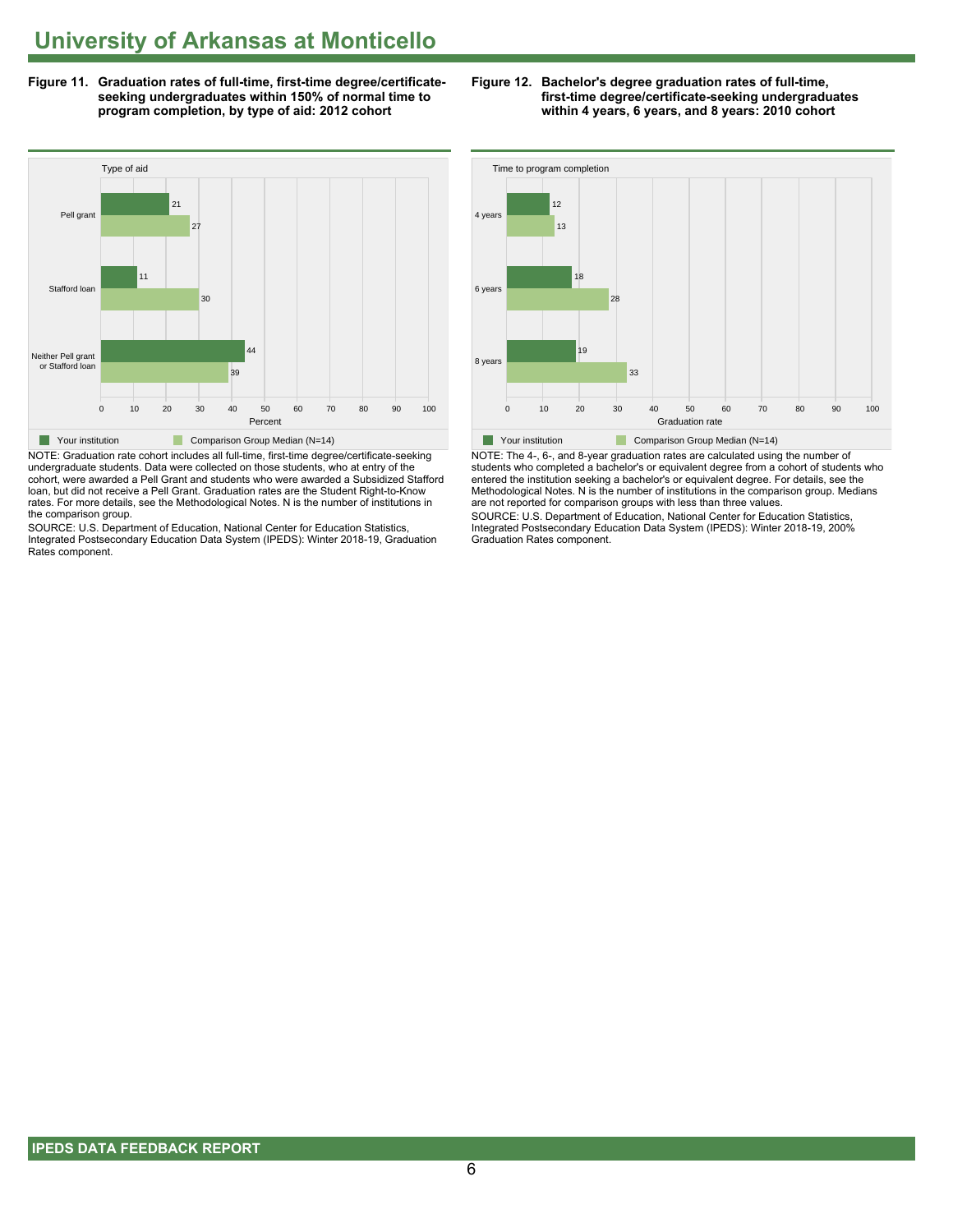#### **Figure 13. Award and enrollment rates of first-time, full-time, degree/certificate-seeking undergraduates after 8 years of entry, by Pell status: 2010-11 cohort**



NOTE: Award measures are based on the highest award received after 8 years of entry and enrollment measures are based on students who did not receive an award after 8 years of entry. Student cohorts (i.e., First-time, full-time; First-time, part-time; Non-first-time, full-time; and Non-first-time, part-time) are degree/certificate-seeking undergraduate students who entered the institution between July 1, 2010-June 30, 2011. Pell recipients are students with demonstrated financial need. For more details, see the Methodological Notes. N is the number of institutions in the comparison group.

SOURCE: U.S. Department of Education, National Center for Education Statistics, Integrated Postsecondary Education Data System (IPEDS): Winter 2018-19, Outcome Measures component.

#### **Figure 14. Award and enrollment rates of first-time, part-time, degree/certificate-seeking undergraduates after 8 years of entry, by Pell status: 2010-11 cohort**



NOTE: Award measures are based on the highest award received after 8 years of entry and enrollment measures are based on students who did not receive an award after 8 years of entry. Student cohorts (i.e., First-time, full-time; First-time, part-time; Non-first-time, full-time; and Non-first-time, part-time) are degree/certificate-seeking undergraduate students who entered the institution between July 1, 2010-June 30, 2011. Pell recipients are students with demonstrated financial need. For more details, see the Methodological Notes. N is the number of institutions in the comparison group.

SOURCE: U.S. Department of Education, National Center for Education Statistics, Integrated Postsecondary Education Data System (IPEDS): Winter 2018-19, Outcome Measures component.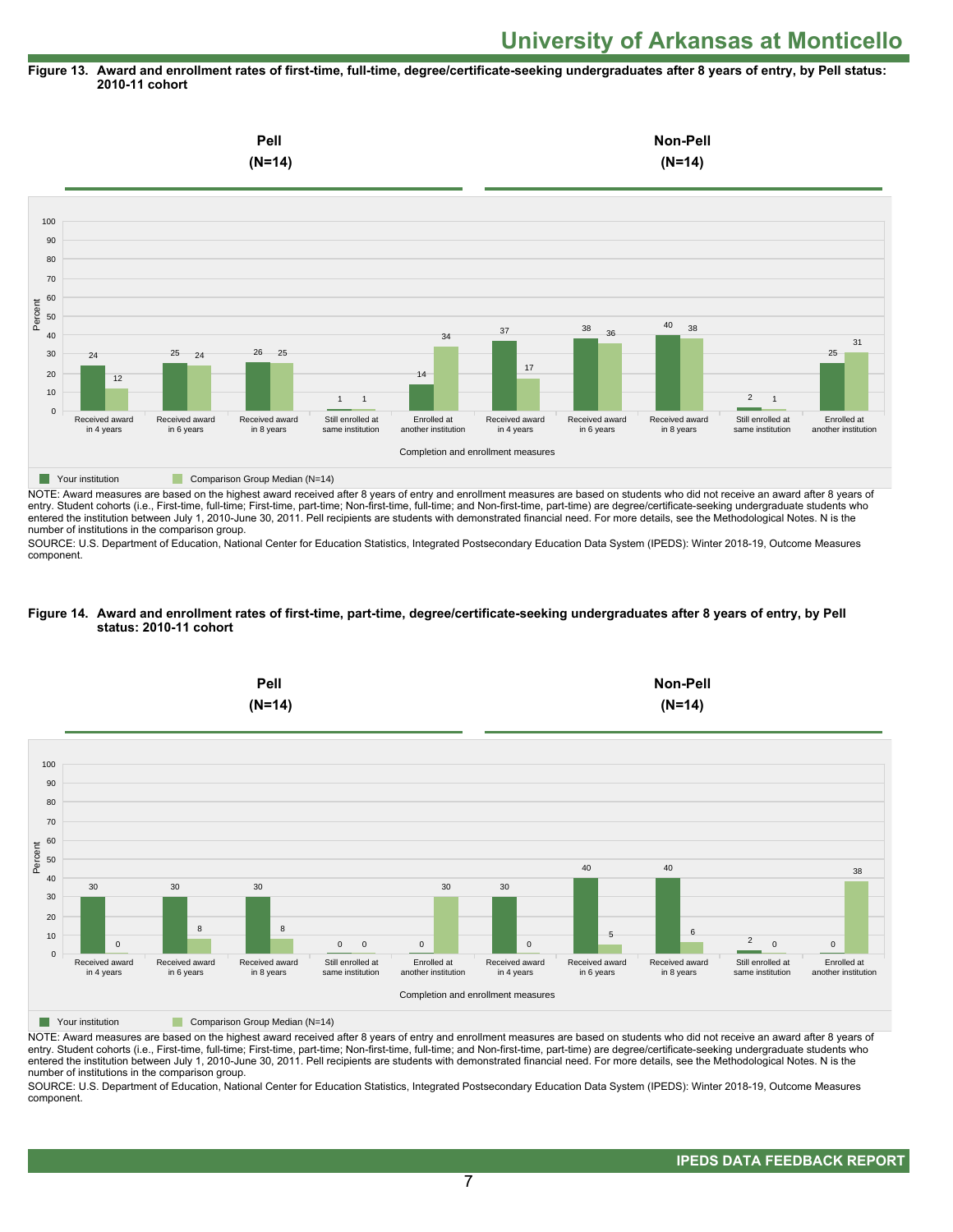**Figure 15. Award and enrollment rates of non-first-time, full-time, degree/certificate-seeking undergraduates after 8 years of entry, by Pell status: 2010-11 cohort**



NOTE: Award measures are based on the highest award received after 8 years of entry and enrollment measures are based on students who did not receive an award after 8 years of entry. Student cohorts (i.e., First-time, full-time; First-time, part-time; Non-first-time, full-time; and Non-first-time, part-time) are degree/certificate-seeking undergraduate students who entered the institution between July 1, 2010-June 30, 2011. Pell recipients are students with demonstrated financial need. For more details, see the Methodological Notes. N is the number of institutions in the comparison group.

SOURCE: U.S. Department of Education, National Center for Education Statistics, Integrated Postsecondary Education Data System (IPEDS): Winter 2018-19, Outcome Measures component.

#### **Figure 16. Award and enrollment rates of non-first-time, part-time, degree/certificate-seeking undergraduates after 8 years of entry, by Pell status: 2010-11 cohort**



NOTE: Award measures are based on the highest award received after 8 years of entry and enrollment measures are based on students who did not receive an award after 8 years of entry. Student cohorts (i.e., First-time, full-time; First-time, part-time; Non-first-time, full-time; and Non-first-time, part-time) are degree/certificate-seeking undergraduate students who entered the institution between July 1, 2010-June 30, 2011. Pell recipients are students with demonstrated financial need. For more details, see the Methodological Notes. N is the number of institutions in the comparison group.

SOURCE: U.S. Department of Education, National Center for Education Statistics, Integrated Postsecondary Education Data System (IPEDS): Winter 2018-19, Outcome Measures component.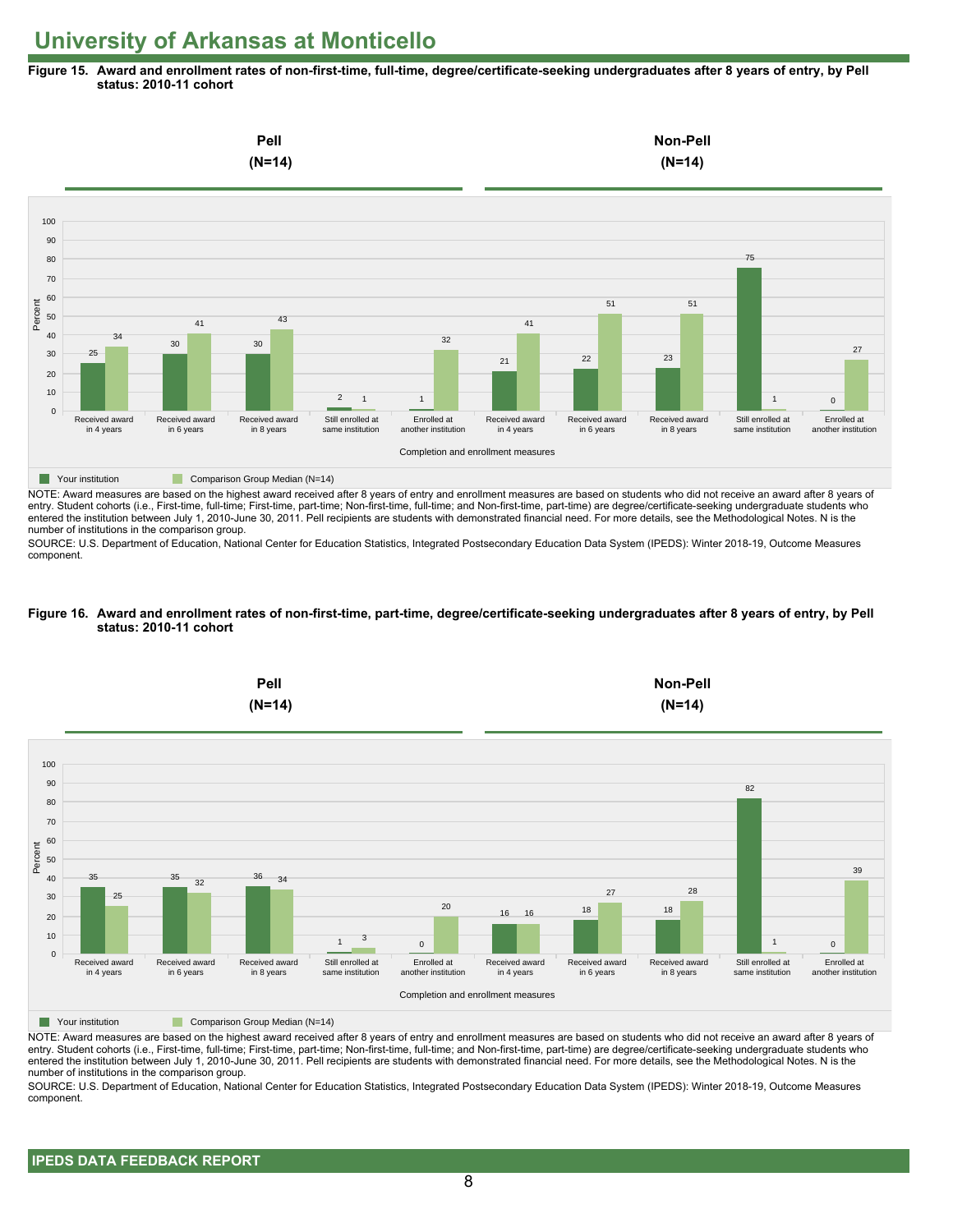**Figure 17. Percent distribution of core revenues, by source: Fiscal year 2018**

**Figure 18. Core expenses per FTE enrollment, by function: Fiscal year 2018**



NOTE: The comparison group median is based on those members of the comparison group that report finance data using the same accounting standards as the comparison institution. For more information, see the Methodological Notes. N is the number of institutions in the comparison group.

SOURCE: U.S. Department of Education, National Center for Education Statistics, Integrated Postsecondary Education Data System (IPEDS): Spring 2019, Finance component.



NOTE: Expenses per full-time equivalent (FTE) enrollment, particularly instruction, may be inflated because finance data includes all core expenses while FTE reflects credit activity only. For details on calculating FTE enrollment and a detailed definition of core expenses, see the Methodological Notes. N is the number of institutions in the comparison group. SOURCE: U.S. Department of Education, National Center for Education Statistics, Integrated Postsecondary Education Data System (IPEDS): Fall 2018, 12-month Enrollment component and Spring 2019, Finance component.

#### **Figure 19. Full-time equivalent staff, by occupational category: Fall 2018**



NOTE: Graduate assistants are not included. For calculation details, see the Methodological Notes. N is the number of institutions in the comparison group. SOURCE: U.S. Department of Education, National Center for Education Statistics, Integrated Postsecondary Education Data System (IPEDS): Spring 2019, Human Resources component.

#### **Figure 20. Average salaries of full-time instructional non-medical staff equated to 9-months worked, by academic rank: Academic year 2018-19**



**Nour institution Comparison Group Median** 

NOTE: See Methodology Notes for more details on average salary. N is the number of institutions in the comparison group.

SOURCE: U.S. Department of Education, National Center for Education Statistics, Integrated Postsecondary Education Data System (IPEDS): Spring 2019, Human Resources component.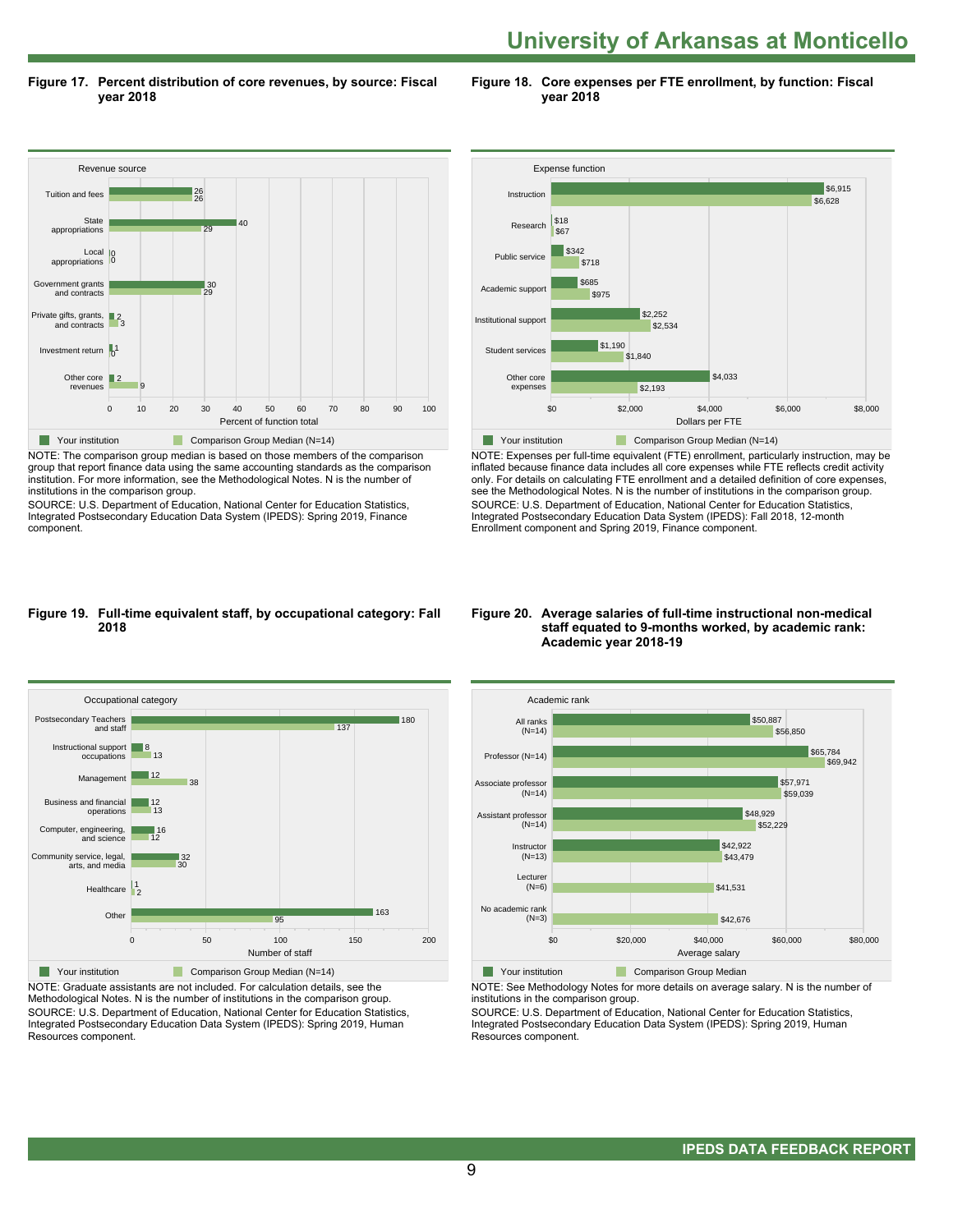**Figure 21. Percent distribution of library collection, by material type: Fiscal Year 2018**





SOURCE: U.S. Department of Education, National Center for Education Statistics, Integrated Postsecondary Education Data System (IPEDS): Spring 2019, Academic Libraries component.



NOTE: N is the number of institutions in the comparison group. SOURCE: U.S. Department of Education, National Center for Education Statistics, Integrated Postsecondary Education Data System (IPEDS): Spring 2019, Academic Libraries component.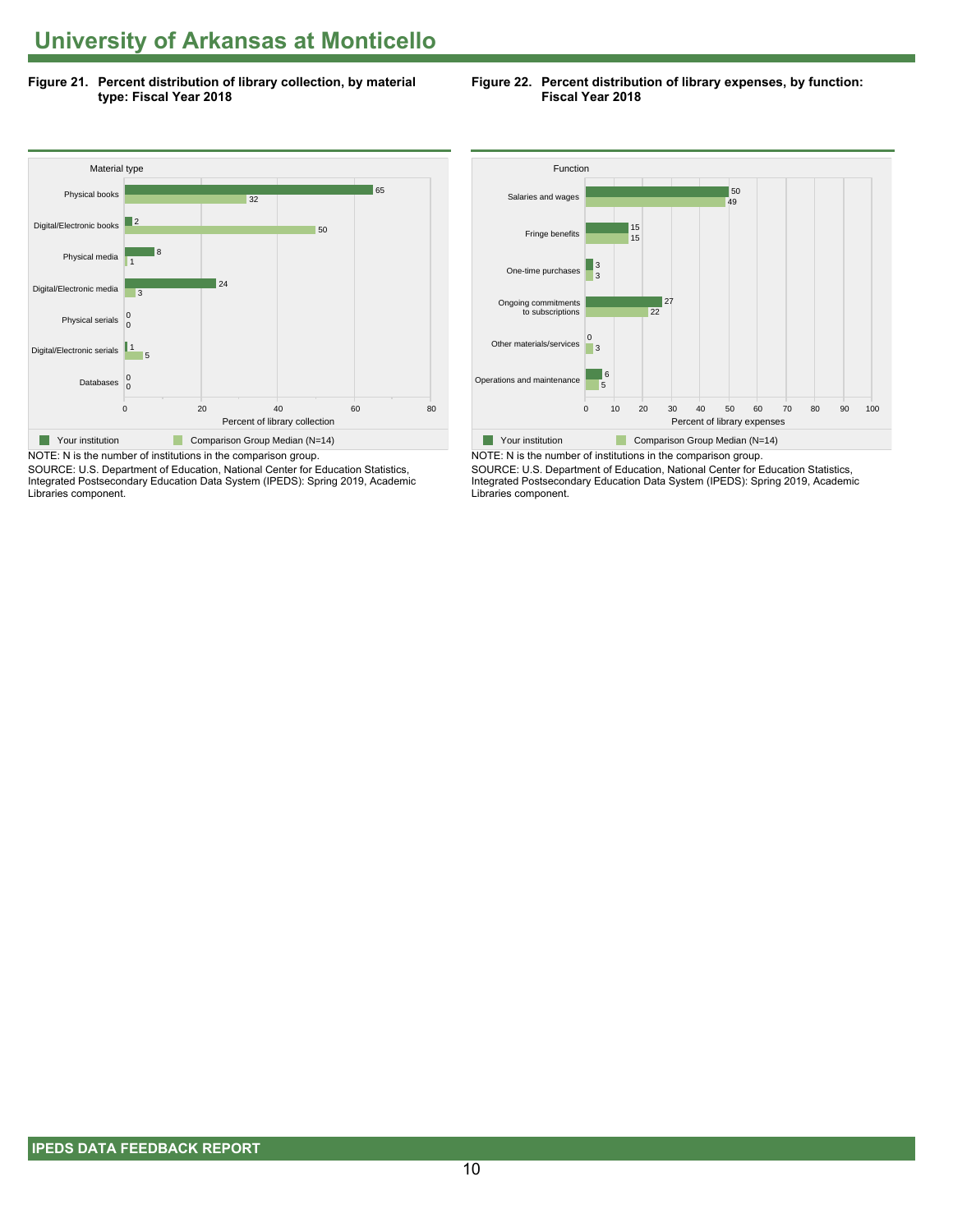# **METHODOLOGICAL NOTES**

#### **Overview**

This report is based on data supplied by institutions to IPEDS during 2018-19 data collection year. Response rates exceeded 99% for most surveys. IPEDS First Look reports at <https://nces.ed.gov/pubsearch/getpubcats.asp?sid=010> provide some information on aggregate institutional responses. Furthermore, data used in this report are provisional level and may be revised for a limited time through the IPEDS Prior Year Revision system.

### **Use of Median Values for Comparison Group**

This report compares your institution's data to the median value for the comparison group for each statistic shown in the figure. If more than one statistic is present in a figure, the median values are determined separately for each indicator or statistic. Medians are not displayed for comparison groups with fewer than three values. Where percentage distributions are presented, median values may not add to 100%. To access all the data used to create the figures included in this report, go to 'Use the Data' portal on the IPEDS website at this provided link ([https://nces.ed.gov/ipeds\)](https://nces.ed.gov/ipeds).

#### **Missing Statistics**

If a statistic is not reported for your institution, the omission indicates that the statistic is not relevant to your institution and the data were not collected. Not all notes may be applicable to your report.

#### **Use of Imputed Data**

All IPEDS data are subject to imputation for total (institutional) and partial (item) nonresponse. If necessary, imputed values were used to prepare your report.

#### **Data Confidentiality**

IPEDS data are not collected under a pledge of confidentiality.

#### **Disaggregation of Data by Race/Ethnicity**

When applicable, some statistics are disaggregated by race/ethnicity. Data disaggregated by race/ethnicity have been reported using the 1997 Office of Management and Budget categories. Detailed information about the race/ethnicity categories can be found at <https://nces.ed.gov/ipeds/Section/Resources>.

#### **Cohort Determination for Reporting Student Financial Aid, Graduation Rates, and Outcome Measures**

Student cohorts for reporting Student Financial Aid and Graduation Rates data are based on the reporting type of the institution. For institutions that report based on an academic year (those operating on standard academic terms), student counts and cohorts are based on fall term data. Student counts and cohorts for program reporters (those that do not operate on standard academic terms) are based on unduplicated counts of students enrolled during a full 12-month period.

Student cohorts for reporting Outcome Measures are based on a full-year cohort from July 1-June 30 for all degree-granting institutions.

# **DESCRIPTION OF STATISTICS USED IN THE FIGURES**

#### **Admissions (only for non-open-admissions schools)**

#### *Admissions and Test Score Data*

Admissions and test score data are presented only for institutions that do not have an open admission policy, and apply to first-time, degree/certificate-seeking undergraduate students only. Applicants include only those students who fulfilled all requirements for consideration for admission and who were notified of one of the following actions: admission, non-admission, placement on a wait list, or application withdrawn (by applicant or institution). Admitted applicants (admissions) include wait-listed students who were subsequently offered admission. Early decision, early action, and students who began studies during the summer prior to the fall reporting period are included. For customized Data Feedback Reports, test scores are presented only if scores are required for admission.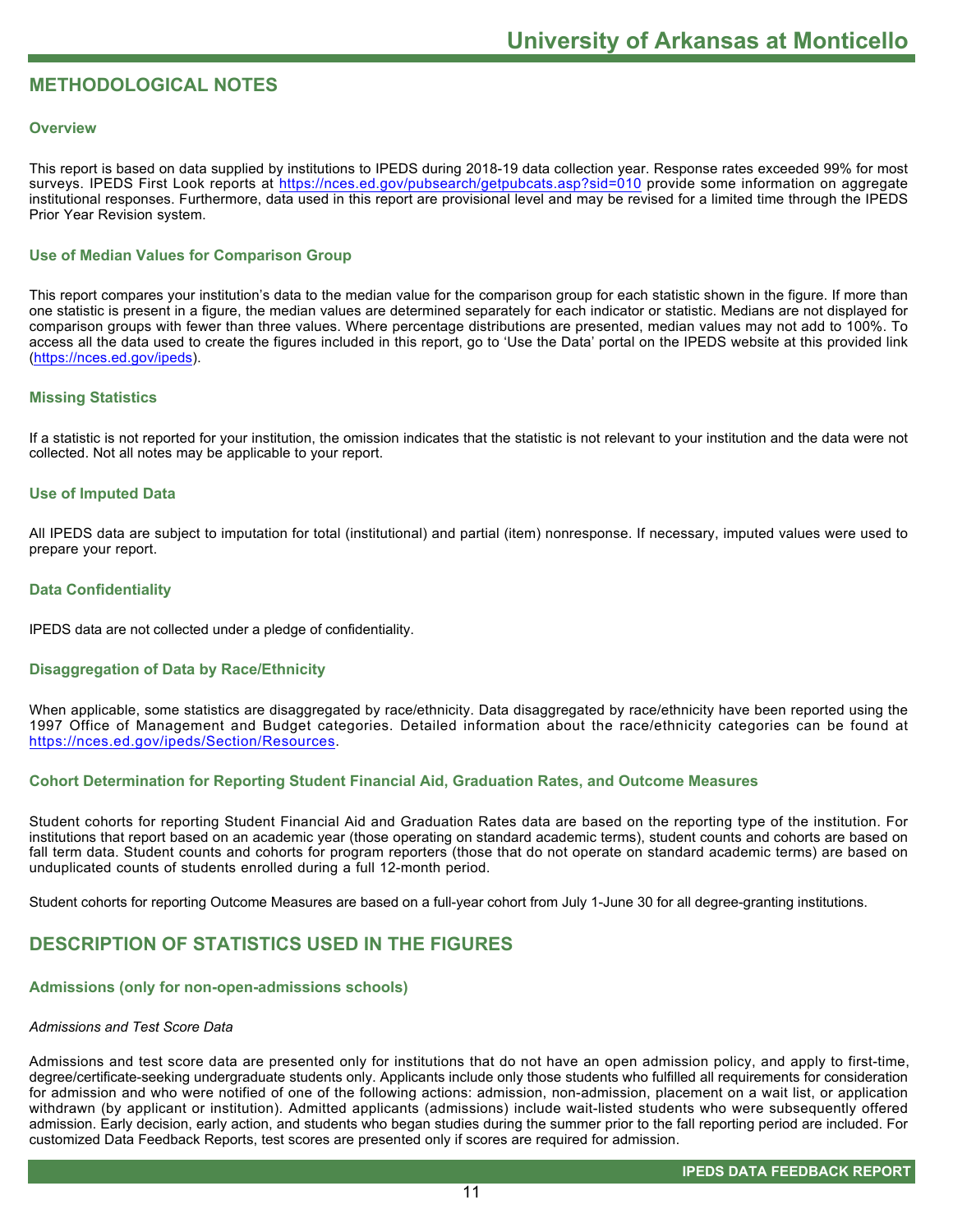# **Student Enrollment**

#### *Enrollment Counts*

12-month Enrollment captures a cumulative unduplicated headcount of enrollment over the full 12-month period beginning July 1 and ending June 30. In contrast, Fall Enrollment captures number of students enrolled on a particular date in the fall. Fall enrollment is often referred to as a "snapshot" of an institution"s enrollment at a specific time.

#### *FTE Enrollment*

The full-time equivalent (FTE) enrollment used in this report is the sum of the institution's FTE undergraduate enrollment and FTE graduate enrollment (as calculated from or reported on the 12-month Enrollment component). Undergraduate and graduate FTE are estimated using 12-month instructional activity (credit and/or contact hours). See "Calculation of FTE Students (using instructional activity)" in the IPEDS Glossary at <https://surveys.nces.ed.gov/ipeds/VisGlossaryAll.aspx>.

#### *Total Entering Undergraduate Students*

Total entering students are students at the undergraduate level, both full- and part-time, new to the institution in the fall term (or the prior summer term who returned in the fall). This includes all first-time undergraduate students, students transferring into the institution at the undergraduate level, and non-degree/certificate-seeking undergraduates entering in the fall. Only degree-granting, academic year reporting institutions provide total entering student data.

#### **Completions**

#### *Completions and Completers*

Completions collects data on undergraduate and graduate completions and completers in a 12-month period. Completions are the counts of postsecondary awards granted where each award reported once but multiple awards may be reported for one recipient. Completers are the counts of students granted postsecondary awards. The count of completers is collected in two ways. The first way counts all completers, while the second way counts completers by award level (e.g., number of associate's completers, number of bachelor's completers).

#### **Student Financial Aid**

#### *Financial Aid Recipients and Amounts*

Student Financial Aid collects the counts of undergraduate students awarded different types of financial aid and the total amounts of aid awarded. The average dollar amount of aid awarded is then calculated. In addition, Student Financial Aid collects counts of full-time, first-time undergraduate student awarded aid and amounts of aid, and counts of undergraduate and graduate students receiving military educational benefits.

#### **Charges and Net Price**

#### *Average Institutional Net Price*

IPEDS collects data to calculate average net price at each institution for two groups of undergraduate students: those awarded grant aid and those awarded Title IV federal aid.

Average net price is calculated for full-time, first-time degree/certificate-seeking undergraduates who were awarded grant or scholarship aid from the federal government, state/local government, or the institution anytime during the full aid year. For public institutions, this includes only students who paid the in-state or in-district tuition rate. Other sources of grant aid are excluded. Average net price is generated by subtracting the average amount of federal, state/local government, and institutional grant and scholarship aid from the total cost of attendance. Total cost of attendance is the sum of published tuition and required fees, books and supplies, and the average room and board and other expenses.

For the purpose of the IPEDS reporting, aid awarded refers to financial aid that was awarded to, and accepted by, a student. This amount may differ from the aid amount that is disbursed to a student.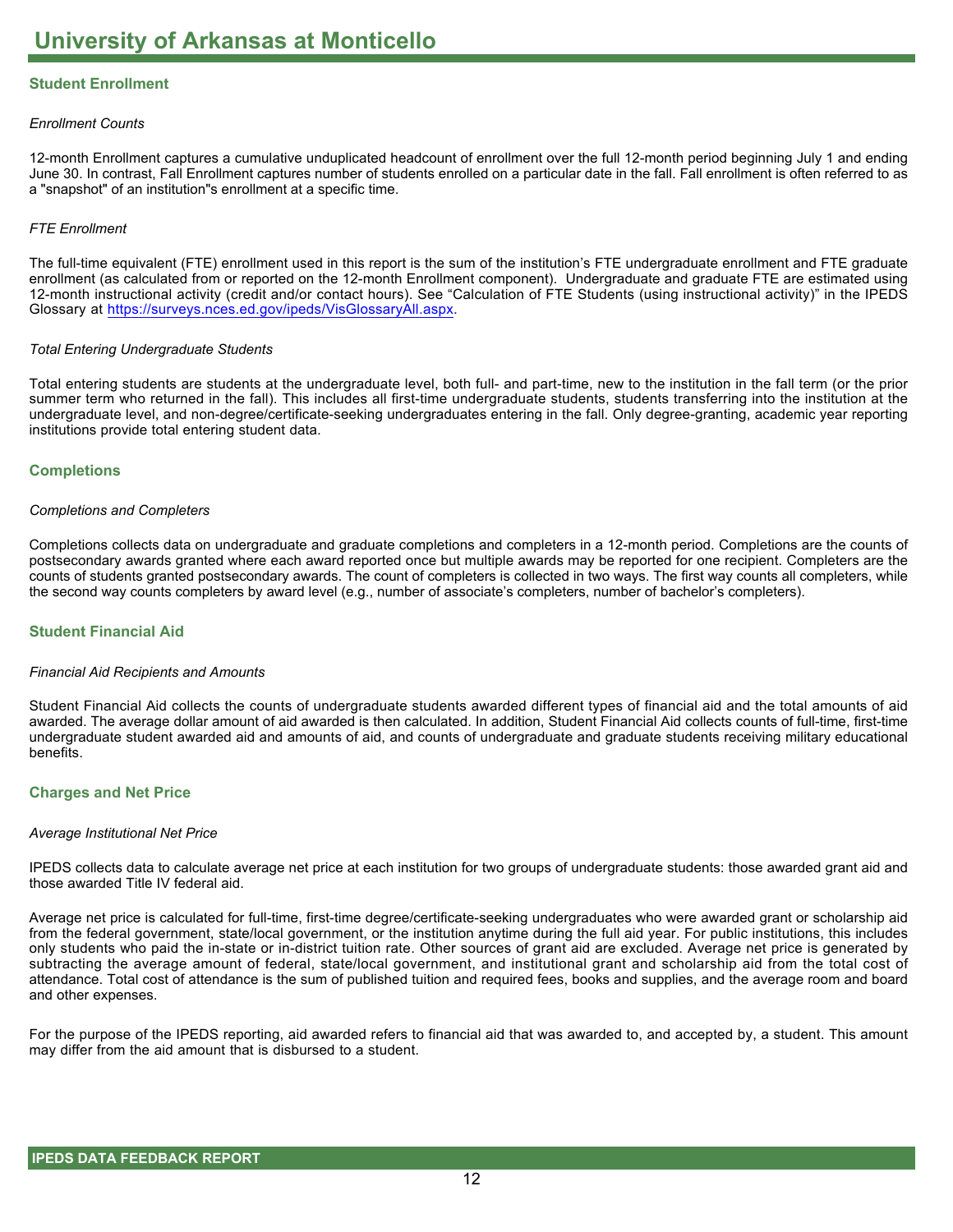#### **Retention, Graduation Rates, and Outcome Measures**

#### *Retention Rates*

Retention rates are measures of the rate at which students persist in their educational program at an institution, expressed as a percentage. For four-year institutions, this is the percentage of first-time bachelors (or equivalent) degree-seeking undergraduates from the previous fall who are again enrolled in the current fall. For all other institutions this is the percentage of first-time degree/certificate-seeking students from the previous fall who either re-enrolled or successfully completed their program by the current fall. The full-time retention rate is calculated using the percentage of full-time, first-time degree/certificate-seeking undergraduates, while the part-time rate is calculated using the percentage of part-time, first-time degree/certificate-seeking undergraduates.

#### *Graduation Rates and Transfer-out Rate*

Graduation rates are those developed to satisfy the requirements of the Student Right-to-Know Act and Higher Education Act, as amended, and are defined as the total number of individuals from a given cohort of full-time, first-time degree/certificate-seeking undergraduates who completed a degree or certificate within a given percent of normal time to complete all requirements of the degree or certificate program; divided by the total number of students in the cohort of full-time, first-time degree/certificate-seeking undergraduates minus any allowable exclusions. Institutions are permitted to exclude from the cohort students who died or were totally and permanently disabled; those who left school to serve in the armed forces or were called up to active duty; those who left to serve with a foreign aid service of the federal government, such as the Peace Corps; and those who left to serve on an official church mission.

A further extension of the traditional Graduation Rates (GR) component which carries forward 100% and 150% graduation rates data previously reported in the GR component is the Graduation Rates 200% (GR200) component, which requests information on any additional completers and exclusions from the cohort between 151% and 200% normal time for students to complete all requirements of their program of study.

Transfer-out rate is the total number of students from the cohort who are known to have transferred out of the reporting institution (without earning a degree/award) and subsequently re-enrolled at another institution within the same time period; divided by the same adjusted cohort (initial cohort minus allowable exclusions) as described above. Only institutions with a mission that includes providing substantial preparation for students to enroll in another eligible institution are required to report transfers out.

#### *Outcome Measures Data*

Alternative measures of student success are reported by degree-granting institutions to describe the outcomes of four degree/certificateseeking undergraduate student groups: First-time, full-time (FTFT); First-time, part-time (FTPT); Non-first-time, full-time entering (NFTFT); and Non-first-time, part-time entering (NFTPT). Additionally, each of the four cohorts collects data on two subcohorts: Pell grant recipients and non -Pell grant recipients. These measures provide the 4-year, 6-year, and 8-year award rates (or completions rates) after entering an institution. NCES calculates award rates by dividing a cohort's or subcohort's adjusted cohort into the number of total awards at 4-year, 6-year, and 8year status points.

The initial cohort can be revised and take allowable exclusions resulting in an adjusted cohort. Institutions are permitted to exclude from the initial cohort students who died or were totally and permanently disabled; those who left school to serve in the armed forces or were called up to active duty; those who left to serve with a foreign aid service of the federal government, such as the Peace Corps; and those who left to serve on an official church mission.

The highest award and the type of award (i.e., certificate, Associate's, or Bachelor's) are reported at each status point. For students who did not earn an undergraduate award after 8-years of entry, the enrollment statuses are reported as either still enrolled at the institution, or subsequently transferred out of the institution. Unlike the Graduation Rates data, all institutions must report on a full-year cohort (students entering July 1 of one year to June 30 to the next) and on their transfer out students, regardless if the institution has a mission that provides substantial transfer preparation.

#### **Finance**

#### *Core Revenues*

Core revenues for public institutions reporting under GASB standards include tuition and fees; government (federal, state, and local) appropriations and operating and nonoperating grants/contracts; private gifts, grants, and contracts (private operating grants/contracts plus gifts and contributions from affiliated entities); sales and services of educational activities; investment income; other operating and nonoperating sources; and other revenues and additions (capital appropriations and grants and additions to permanent endowments). "Other core revenues" include federal appropriations, sales and services of educational activities, other operating and nonoperating sources, and other revenues and additions.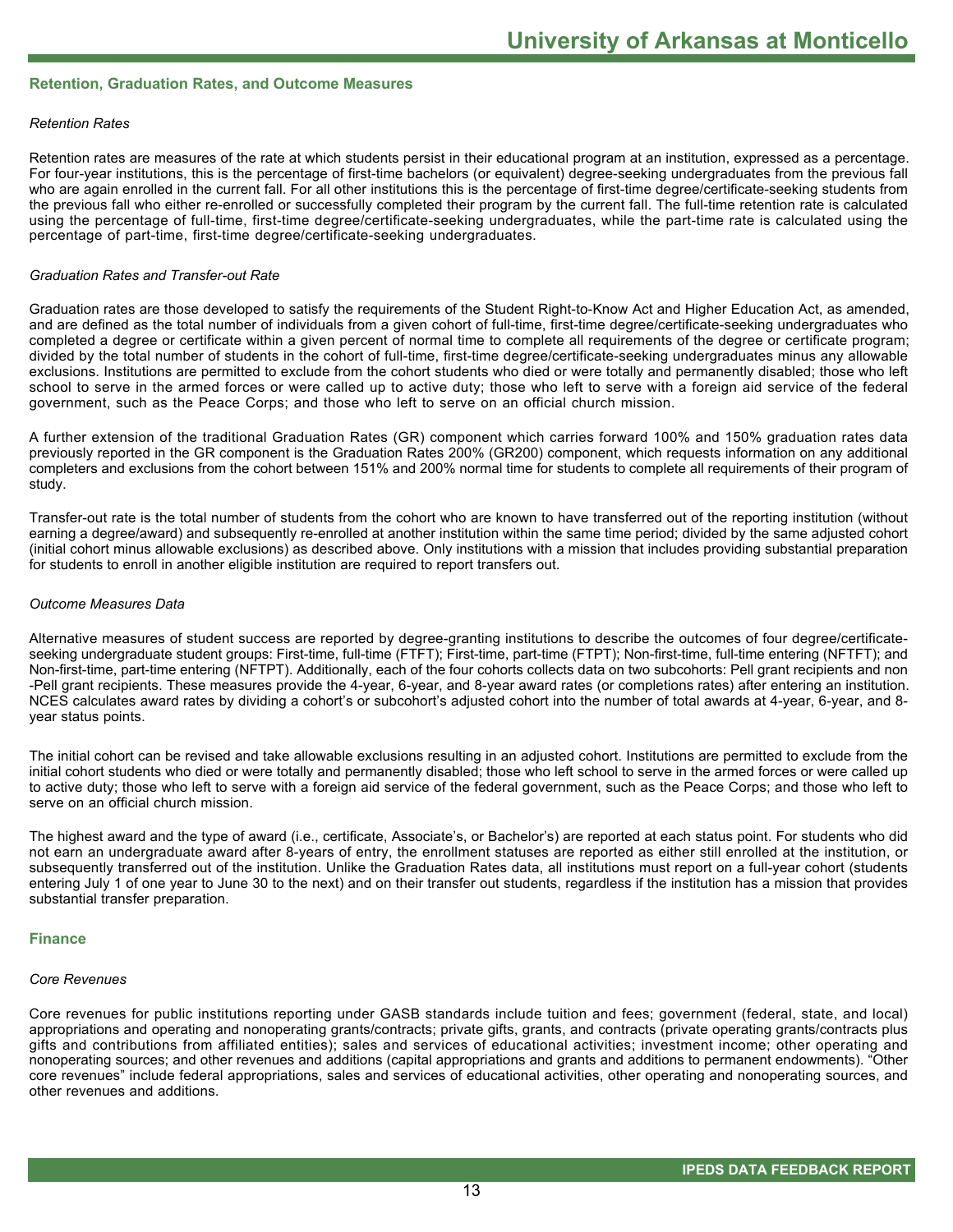Core revenues for private, not-for-profit institutions (and a small number of public institutions) reporting under FASB standards include tuition and fees; government (federal, state, and local) appropriations and grants/contracts; private gifts, grants and contracts (including contributions from affiliated entities); investment return; sales and services of educational activities; and other sources (a generated category of total revenues minus the sum of core and noncore categories on the Finance component). "Other core revenues" include government (federal, state, and local) appropriations, sales and services of educational activities, and other sources.

Core revenues for private, for-profit institutions reporting under FASB standards include tuition and fees; government (federal, state, and local) appropriations and grants/contracts; private grants/ contracts; investment income; sales and services of educational activities; and other sources (a generated category of total revenues minus the sum of core and noncore categories on the Finance component). "Other core revenues" include government (federal, state, and local) appropriations and other sources.

At degree-granting institutions, core revenues exclude revenues from auxiliary enterprises (e.g., bookstores and dormitories), hospitals, and independent operations. Non-degree-granting institutions do no report revenue from auxiliary enterprises in a separate category, and thus may include these amounts in the core revenues from other sources.

#### *Core Expenses*

Core expenses include expenses for instruction, research, public service, academic support, institutional support, student services, grant aid/scholarships and fellowships (net of discounts and allowances), and other functional expenses (a generated category of total expense minus the sum of core and noncore functions on the Finance component). Expenses for operation and maintenance of plant, depreciation, and interest are allocated to each of the other functions. Core expenses at degree-granting institutions exclude expenses for auxiliary enterprises (e.g., bookstores and dormitories), hospitals, and independent operations. Non-degree-granting institutions do not report expenses for auxiliary enterprises in a separate category and thus may include these amounts in the core expenses as other expenses. "Other core expenses" is the sum of grant aid/scholarships and fellowships and other expenses.

#### *Endowment Assets*

Endowment assets, for public institutions under GASB standards, and private, not-for-profit institutions under FASB standards, include gross investments of endowment funds, term endowment funds, and funds functioning as endowment for the institution and any of its foundations and other affiliated organizations. Private, for-profit institutions under FASB do not hold or report endowment assets.

#### *Salaries and Wages*

Salaries and wages for public institutions under GASB standards and private (not-for-profit and for-profit) institutions under FASB standards, include amounts paid as compensation for services to all employees regardless of the duration of service, and amounts made to or on behalf of an individual over and above that received in the form of a salary or wage.

### **Staff**

### *FTE Staff*

The full-time-equivalent (FTE) by occupational category is calculated by summing the total number of full-time staff and adding one-third of the total number of part-time staff. Graduate assistants are not included.

### *Equated Instructional Non-Medical Staff Salaries*

Institutions reported the number of full-time nonmedical instructional staff and their salary outlays by academic rank, gender, and the number of months worked (9-, 10-, 11-, and 12-months). Salary outlays for staff who worked 10-, 11-, and 12-months were equated to 9-months of work by multiplying the outlays reported for 10-months by 0.90, the outlays reported for 11 months by 0.818, and the outlays reported for 12 months by 0.75. The equated 10-, 11-, and 12-outlays were then added to the outlays for instructional staff that worked 9-months to generate a total 9-month equated salary outlay. The total 9-month equated outlay was then divided by total number of instructional non-medical staff to determine an equated 9-month average salary. This calculation was done for each academic rank. Salary outlays were not reported for staff that work less than 9-months and were excluded.

#### *Student-to-Faculty Ratio*

Institutions can provide their institution's student-to-faculty ratio (i.e., student-to-instructional staff) for undergraduate programs or follow the NCES guidance in calculating their student-to-faculty ratio, which is as follows: the number of FTE students (using Fall Enrollment survey data) divided by total FTE instructional staff (using the total Primarily instruction + Instruction/research/public service staff reported in Human Resources component and adding any not primarily instructional staff that are teaching a credit course). For this calculation, FTE for students is equal to the number of the full-time students plus one-third the number of part-time students; FTE for instructional staff is similarly calculated. Students in "stand-alone" graduate or professional programs (such as, medicine, law, veterinary, dentistry, social work, or public health) and instructional staff teaching in these programs are excluded from the FTE calculations.